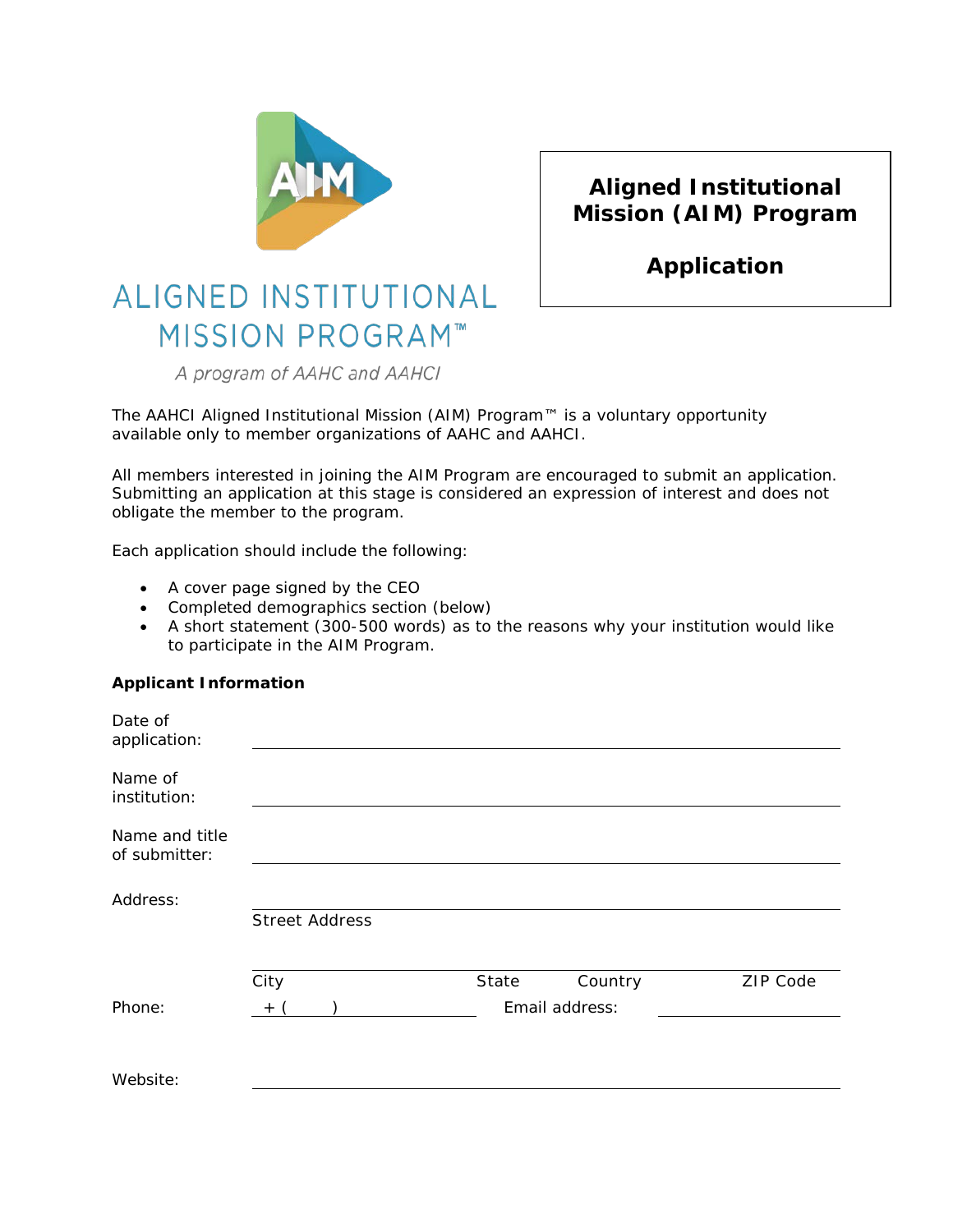#### **Geographic region**

| □                        | North America                                                | □      | Europe  | □ | <b>MENA</b>    |  |
|--------------------------|--------------------------------------------------------------|--------|---------|---|----------------|--|
| □                        | South America                                                | $\Box$ | Africa  | □ | Southeast Asia |  |
| □                        | Australasia                                                  |        |         |   |                |  |
|                          |                                                              |        |         |   |                |  |
|                          | <b>Institution type</b>                                      |        |         |   |                |  |
| □                        | Public                                                       | $\Box$ | Private |   |                |  |
| <b>Population served</b> |                                                              |        |         |   |                |  |
|                          |                                                              |        |         |   |                |  |
| □                        | Urban                                                        | $\Box$ | Rural   |   |                |  |
| □                        | <b>Both</b>                                                  |        |         |   |                |  |
| owned or<br>systems:     | Please list any<br>affiliated teaching<br>hospital or health |        |         |   |                |  |

#### **AIM Program Costs**

Program Fee: US \$8,000 (institutions residing in World Bank Tier II-III designated countries are eligible for a discounted program fee)

Consultant Fees: US \$4,000 Consultant Fee (per consultant) plus travel expenses\*

\*Travel expenses inclusive of all transportation, airfare, hotel, and food. Consultants work in teams comprised of regionally and internationally based experts. Please note travel expenses vary due to the wide range of institution and consultant locations.

| Number of consultants                   | Approximate total cost to institution |  |  |
|-----------------------------------------|---------------------------------------|--|--|
| Two on-site consultants                 | US $$16,000 + travel$ expenses        |  |  |
| Three on-site consultants (recommended) | US $$20,000 + travel$ expenses        |  |  |

Please identify the number of on-site consultants your site would prefer to host:

\_\_\_\_ Two on-site consultants

\_\_\_ Three on-site consultants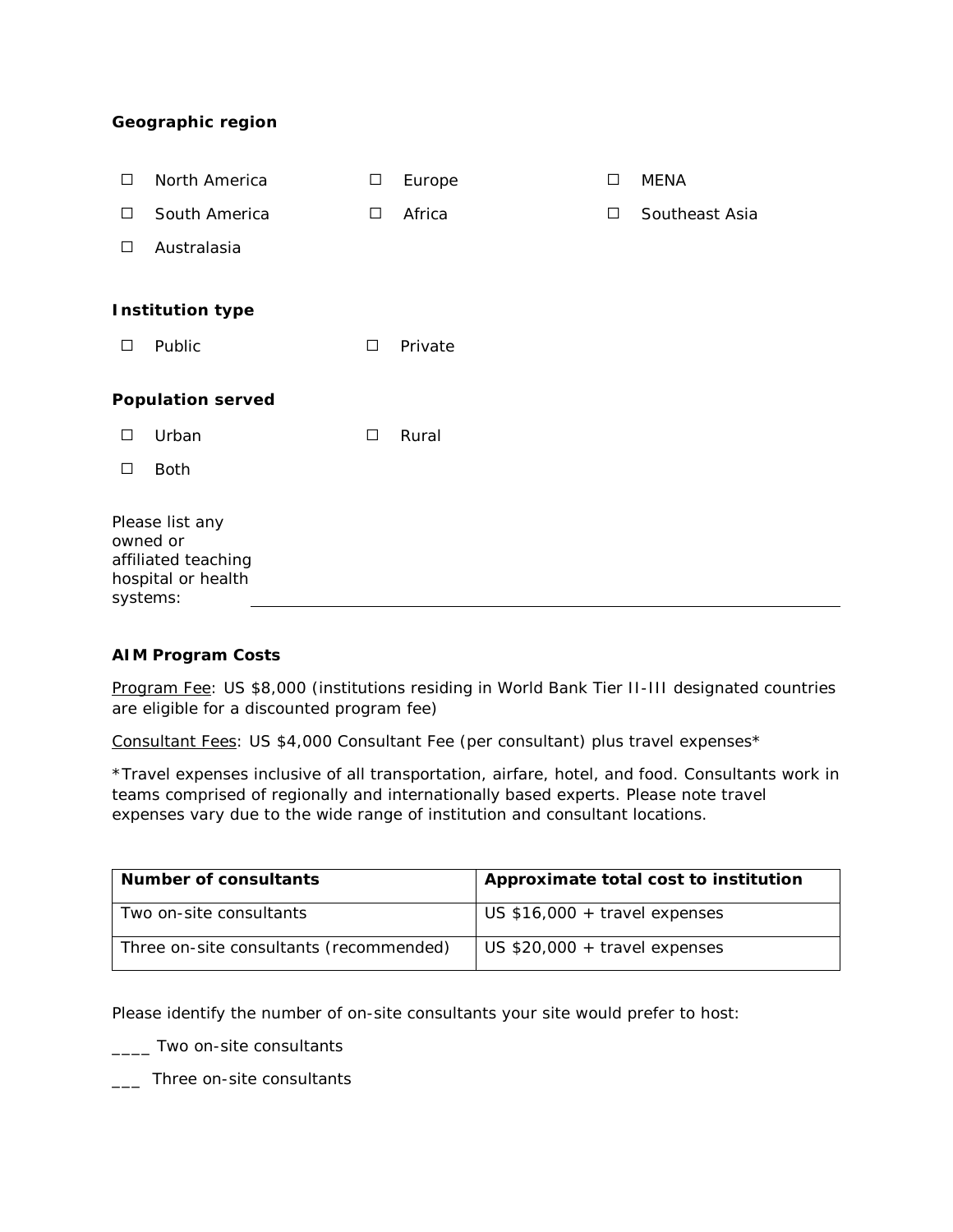#### **Applicant's AIM Team:**

Please list individuals (names and titles) you expect to be involved in the completion of the AIM Program Self-Assessment Tool. A team approach to completing the assessment is recommended. This should include the CEO as well as leaders from each component of the institution (school of medicine, research facilities, owned or affiliated hospitals, etc.). It is recommended that the institution receives input from faculty and students as well.